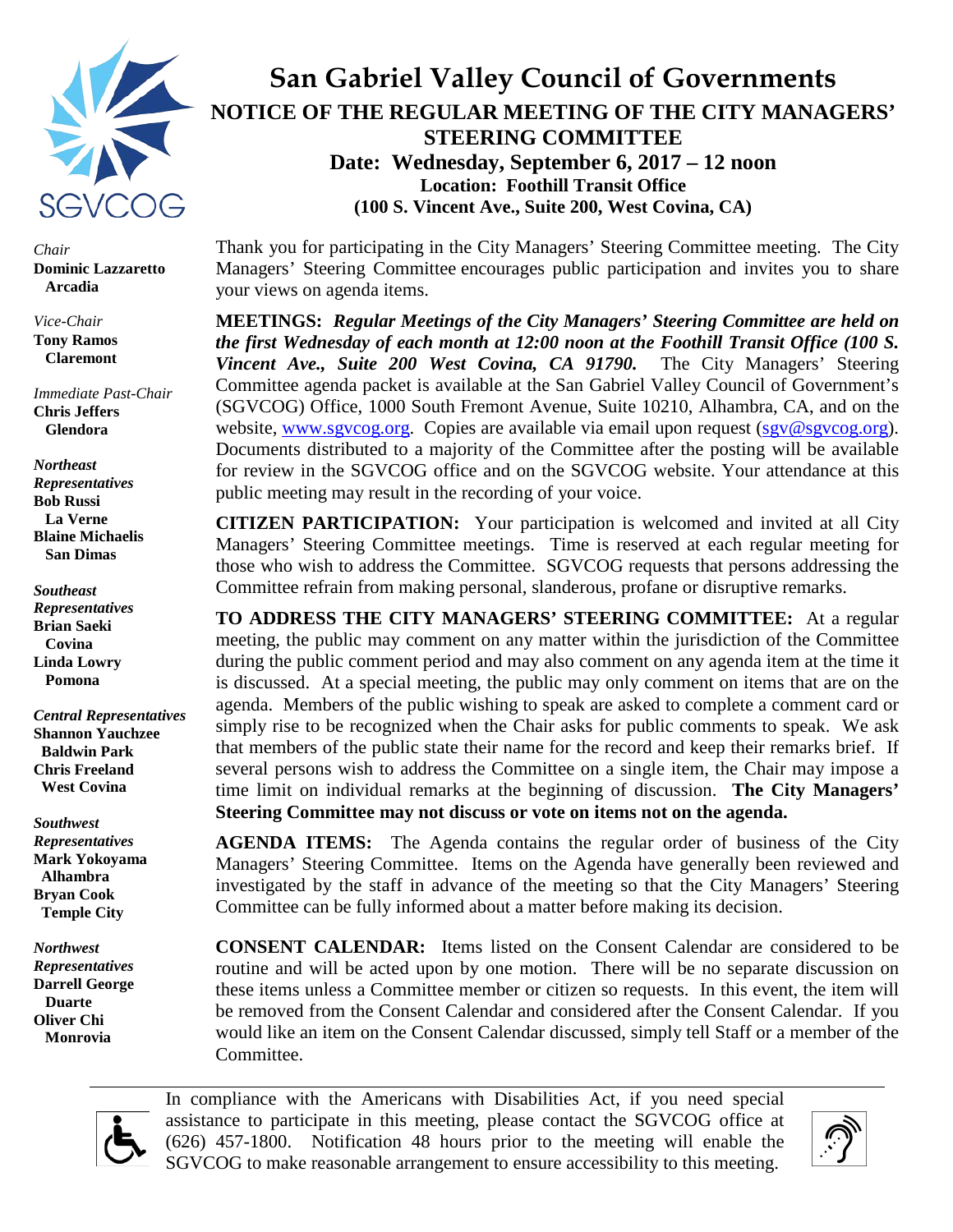#### **PRELIMINARY BUSINESS**

- **1.** Call to Order
- **2.** Pledge of Allegiance
- **3.** Roll Call
- **4.** Public Comment *(If necessary, the Chair may place reasonable time limits on all comments)*
- **5.** Changes to Agenda Order: Identify emergency items arising after agenda posting and requiring action prior to next regular meeting

## **CONSENT CALENDAR**

**6.** City Managers' Steering Committee Minutes *Recommended Action: Approve City Managers' Steering Committee Minutes.*

## **ACTION ITEMS**

- **7.** SGVCOG Financial Policies Temporary Modification to Approval Process for Purchases and Invoice Approvals *Recommended Action: Recommend Governing Board authorize temporary modification to approval process for purchases and invoice approvals.*
- **8.** Memorandums of Agreement (MOAs) with the City of Los Angeles and Other Participating Cities for Administration of Contracts related to the Coordinated Integrated Monitoring Program (CIMP) for the Upper Los Angeles River (ULAR) Enhanced Watershed Management Plan (EWMP)

*Recommended Action: Recommend Governing Board authorize Executive Director to execute MOAs with participating cities to administer contracts related to the ULAR CIMP.* 

- **9.** Contract for Metro Board of Director Support Services *Recommended Action: Discuss and provide direction to staff.*
- **10.** Contract with LA County for Measure H/ Homelessness Funding *Recommended Action: Recommend Governing Board approve.*
- 11. FY 2016-17 4<sup>th</sup> Quarter Financial Report *Recommended Action: Recommend Governing Board receive and file.*
- **12.** Contract with Raupp Consulting Group for Organizational Change Management *Recommended Action: Recommend Governing Board approve contract with Raupp Consulting Group for Organizational Change Management.*

# **DISCUSSION ITEMS**

- **13.** Update on ACE/COG Integration (Including Draft Revisions to JPA and Bylaws) *Recommended Action: For information only.*
- **14.** Treasurer's Report *Recommended Action: For information.*
- **15.** LA County Blue Ribbon Commission on Public Safety *Recommended Action: For information.*
- 16. Gateway Service Delivery Project *Recommended Action: For information.*

# **UPDATE ITEMS**

- **17.** ACE Construction Authority Oral Report *Recommended Action: For information only.*
- **18.** Executive Director's Monthly Report Oral Report *Recommended Action: For information only.*